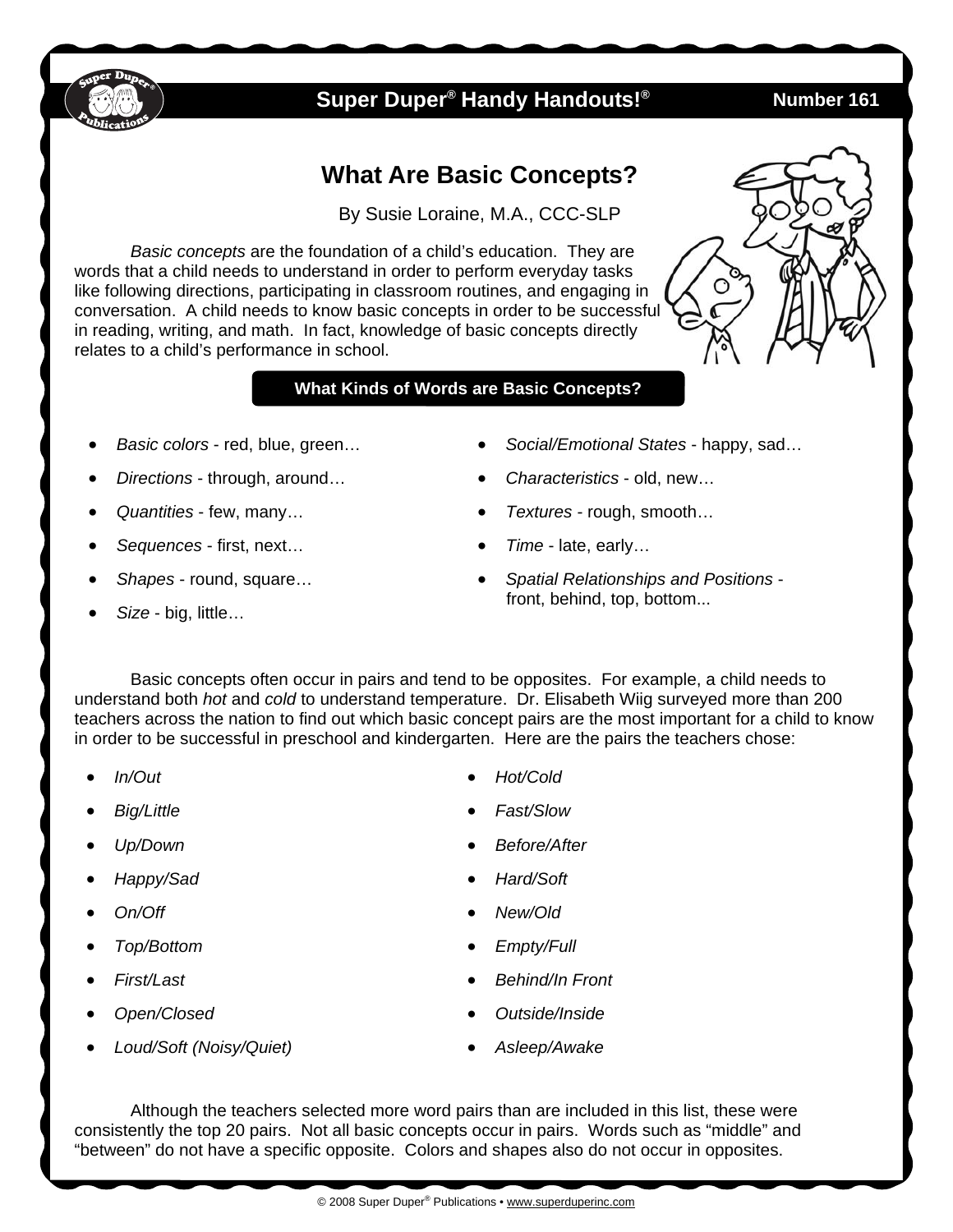#### **How Frequent are Basic Concepts?**

Think of a first grade classroom and a typical daily morning routine a child follows:

The bell rings and the children file into the classroom as the teacher announces, *"First, put your lunch money in the red bowl on the small table next to my desk. If you brought your lunch, put it into the bin by the door. Next, hang your coat on the lower hook and your backpack on the top hook. Then, have a seat at your desk, get out your writing folder, and wait quietly for me to come around and check it."*

 A child in this classroom needs to understand at least 17 early basic concepts to successfully participate in the first 5 minutes of this day. Even in a preschool or kindergarten classroom, teachers expect a child to be able to *"sit in a circle"* or *"pick one crayon"* or *"wash [his/her] hands before [he/she] sits at the big table in the front of the room for a snack."*

#### **Helping Children Learn Basic Concepts**

 Help your child learn basic concepts by modeling descriptive words. Talk to your child about everything you see and hear in your environment. Bring your child's attention to *textures* (e.g., the way things feel—smooth, bumpy, soft).

 Expand the words you use when you *describe* things. For example, instead of using the word "big" just because you know your child understands it, use the word "huge" to expose your child to new words.

 When talking about *spatial relationships and positions* (where things are), try not to show the child by pointing or gesturing. Use more descriptive words such as "below," "behind," "on top of," "in front of," and "above."

 Use and encourage "*Wh" questions and answers*. "Wh" questions often encourage the use of basic concepts in response. For example, "where" encourages a response that uses spatial relationships and positions (behind, under) and directions (across, through). "When" encourages a response that uses time concepts (before, later).

 Basic concepts are the building blocks a child needs to have success in school and in everyday life. They are common, but very important, words that you can teach your child through conversation, reading, and singing. Use these words often and every day.

#### **Resource**

Wiig, E. H. (2004). *Wiig assessment of basic concepts®.* Greenville, SC: Super Duper® Publications.